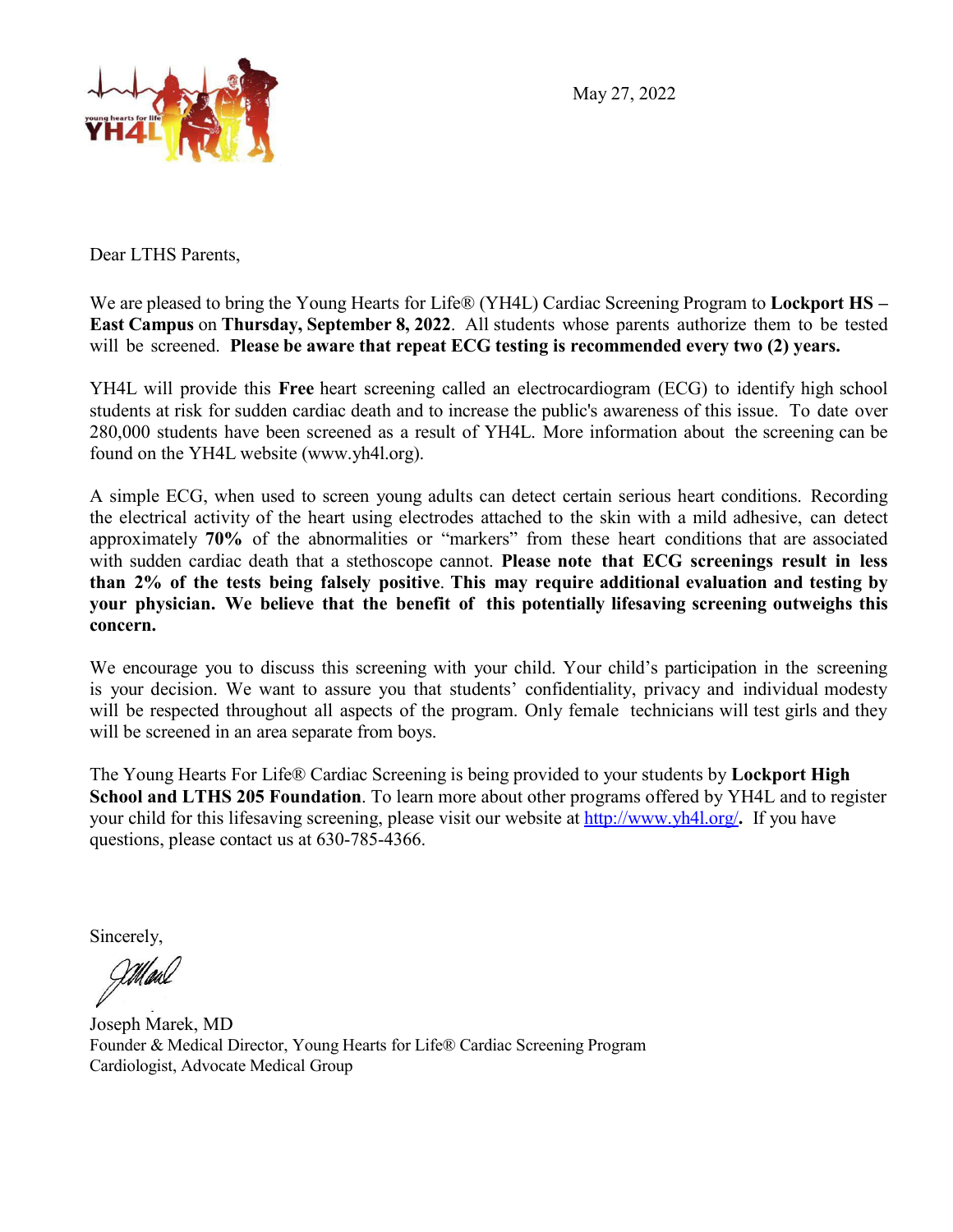

# *Young Hearts for Life*

The *Young Hearts for Life* (YH4L) Cardiac Screening Program identifies high school and college students at risk for sudden cardiac death. Each week sudden cardiac death claims the lives of more than 60 young adults in the United States.

Cardiovascular disease is the leading cause of death in the United States and in Illinois. YH4L, under the guidance of Dr. Joseph Marek, a clinical cardiologist, seeks to detect young adults at risk for sudden cardiac death, and increase community awareness of this devastating problem. YH4L does this by providing *FREE* ECGs that can identify those heart conditions that can cause sudden death.

A number of cardiac conditions can result in sudden death. An electrocardiogram (ECG) can detect certain impulse patterns or "markers" associated with these conditions that a stethoscope cannot. HCM (hypertrophic cardiomyopathy ), WPW (Wolff-Parkinson-White Syndrome), Long QT Syndrome, ARVD (arrhythmogenic right ventricular dysplasia) and Brugada Syndrome are the most common cardiac conditions causing sudden death that can be detected by ECG.

In 2004, the International Olympic Committee and the European Society of Cardiology recommended that athletes under the age of 35 be screened with an ECG **every 2 years** before participation in sports. Medical experts in the U.S. have not adopted the European recommendations for ECG testing, as a result there are no routine screening programs for these conditions in the U.S.

YH4L, by working with area high schools and colleges, offers ECG testing to all students *free*-*of*- *charge*. To date, over 280,000 students have been screened and hundreds of young adults have been identified with previously unsuspected, life threatening, cardiac conditions.

Screening consists of a quick, simple, painless ECG. Volunteers attach electrodes to the students' chest and limbs in preparation for the ECG. The ECG machine monitors the electrical activity of the heart and prints out the information about heart rate and rhythm. A trained cardiologist then interprets the printed ECG. The false abnormal rate for our program is less than 2%. This rate is better than the false abnormal rate for most other screenings in healthcare.

For more information, visit our website at [www.YH4L.org](http://www.yh4l.org/) Young Hearts for life is a 501C3 tax exempt organization.

*"…. To save one life, is as if you have saved the world."*